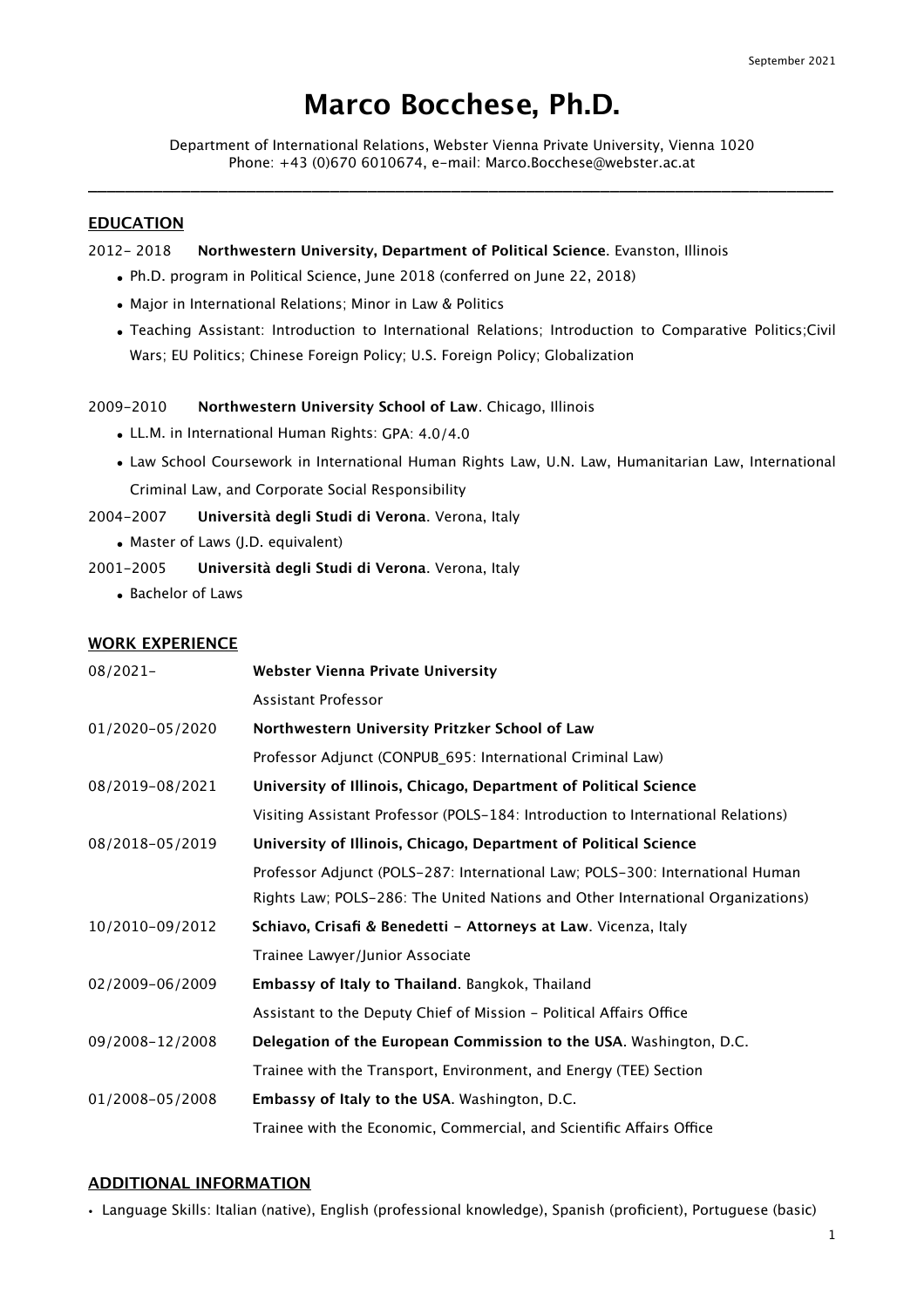## **HONORS & AWARDS**

- External consultant on Rwanda and Sudan-Darfur, International Diplomatic Academy of Paris, summer 2015
- University Fellowship, Northwestern University, 2012-2013 & 2016-2017
- Graduate Student Dissertation Research Award, Buffett Institute for Global Studies, Northwestern University,  $$2,500 (2014) + $5,000 (2016)$
- Hans E. Panofsky Pre-dissertation Research Award, Program of African Studies (PAS), Northwestern University \$1,250 (2014) + \$2,000 (2016)
- Conference Travel Grants: Northwestern University: \$4,250 (2014-2018)
- Dispute Resolution Research Center (DRRC) Grant Award, Kellogg School of Management: \$7,180 (2016)
- Guyer-Virmani Award, Program of African Studies (PAS), Northwestern University: \$400 (2017)
- Minar Prize for Excellence in Teaching, Political Science, Northwestern University: \$500 (2018)
- Simons Research Fellowship, Simon Fraser University: Can\$ 43,000 declined (2019)
- APSA Travel Grant: \$ 200 (2018) + \$ 300 (2019)
- APSA Small Research Grant: \$2,500 (2019)

#### **SELECTED CONFERENCES, WORKSHOPS & INVITED PRESENTATIONS**

- "Africa Misperceived: Beyond Africa as a Laboratory." Graduate Student Conference co-organizer, Evanston, IL, Apr. 10th-11th, 2015
- "Odd Friends: Rethinking the Relationship between the ICC and State Sovereignty." Paper presented at the 58th African Studies Association (ASA) Annual Meeting, San Diego, CA, Nov. 19th-22nd, 2015
- "Knowing Africa: The Power of Narrative on a Global Continent." Graduate Student Conference co-organizer, Evanston, IL, Apr. 15th-17th, 2016
- "Beyond Ratification: Predicting State Compliance with the ICC Treaty Obligations." Paper presented at the 60th, African Studies Association (ASA) Annual Meeting, Chicago, IL, Nov. 16th–18th, 2017
- "Jus Pro Bello: The Impact of International Prosecutions on War Continuation." Paper presented at the 59th International Studies Association (ISA) Convention, San Francisco, Apr. 4th-7th, 2018
- "Which, Whose, Whither Justice?: Surveying the ICC at the UN Headquarters." Paper presented at the 114th American Political Science Association (APSA) Annual Meeting, Boston, Aug. 30th - Sep. 2nd, 2018
- "El Coco Does Not Frighten Anymore: ICC Scrutiny & State Cooperation in Colombia." Paper presented at the 115th American Political Science Association (APSA) Annual Meeting, Washington D.C., Aug. 29th - Sep. 1st, 2019

#### **PUBLICATIONS & WORKING PAPERS**

- "Coercing Compliance with the ICC: Empirical Assessment and Theoretical Implications." Michigan State International Law Review, Volume 24, Issue 2 (2016): 357-432
- "Odd Friends: Rethinking the Relationship between the ICC and State Sovereignty," NYU Journal of International Law and Politics, Volume 49, Issue 2 (2017): 339-387
- "Jus Pro Bello: The Impact of International Prosecutions on War Continuation," Washington International Law Journal, Volume 27, Issue 3 (2018): 645-681
- "Gbagbo's Lost Bet: When Inviting External Judicial Scrutiny Backfires," International Journal of Human Rights, Volume 23, Issue 10 (2019): 1648-1672